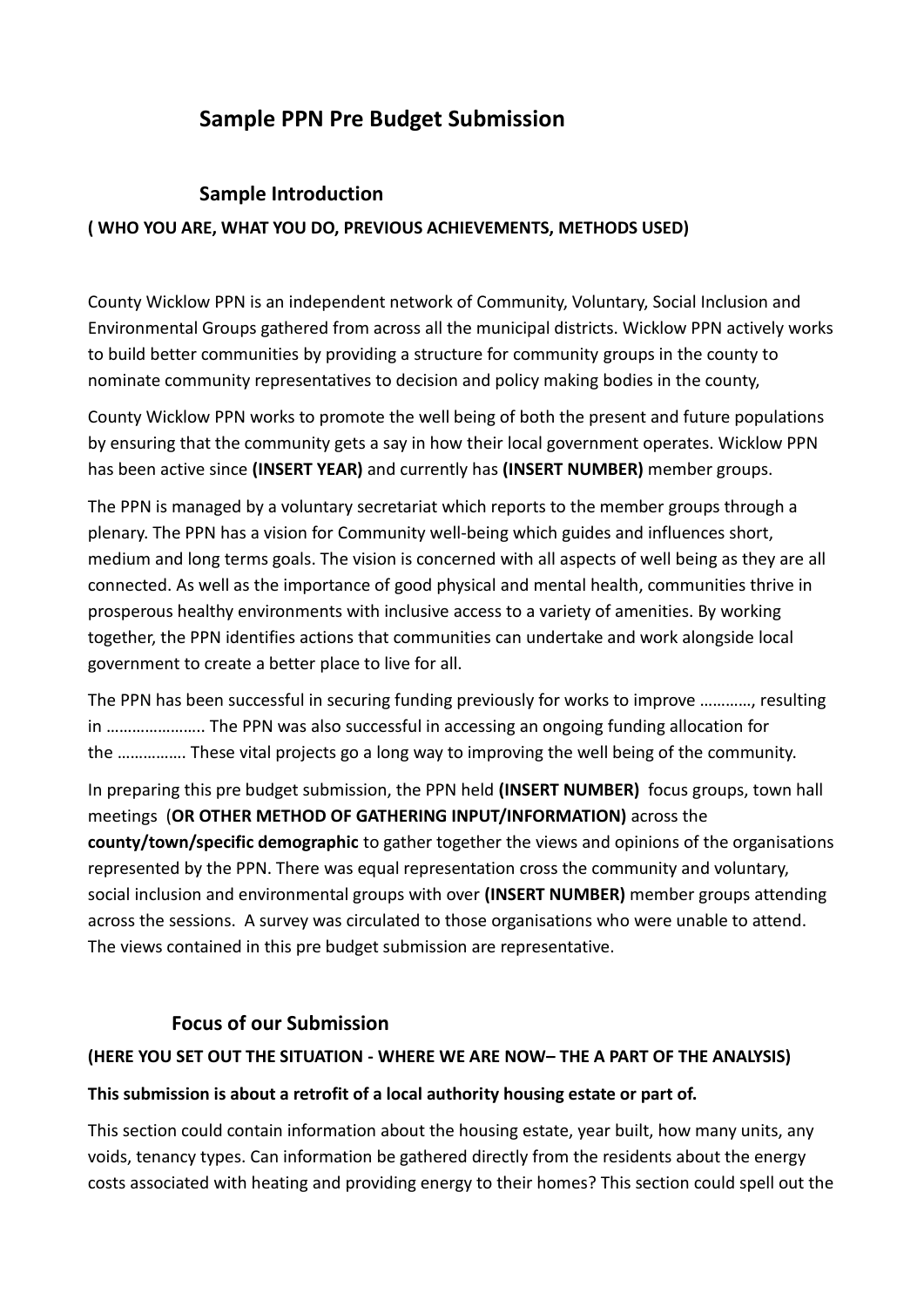real impacts of living in a home that has insufficient insulation and possibly associated high energy costs.

CSO SAP MAPs provide some good local area information: [Central Statistics Office -](https://census.cso.ie/sapmap/) Census 2016 [Small Area Population Statistics](https://census.cso.ie/sapmap/)

Some definitions and statistics about fuel / energy poverty and the impact on low income community ( if applicable)

https://www.publichealth.ie/files/file/FuelPoverty\_0.pdf

https://www.cardi.ie/userfiles/Fuel%20Poverty%20%28web%20version%29%20%282%29%281%2 9.pdf

https://www.researchgate.net/publication/324647620\_Left\_Behind\_in\_the\_Cold\_Dublin\_10\_and \_20\_MABS\_Report

# **Our Proposals- Recommendation**

#### **( THIS IS THE B OF THE ANALYSIS – WHAT YOU WANT TO MAKE HAPPEN)**

This section sets out the goal or aim of the submission – what exactly is the aim? What will change? Who will it impact? How many? How much?

So in this example the PPN is working with the residents of a Local Authority housing estate to request a deep energy retrofit of their houses. It would make sense to do every house in a development at the same time.

Start with the Budget – Look at the Tables on page 64 and 65 of the Wicklow Co Co Budget 2021 - [Draft Budget 2021.pdf \(wicklow.ie\)](https://www.wicklow.ie/Portals/0/adam/Documents/hzMTrGocCkSGw_4xVav4Fg/Link/Draft%20Budget%202021.pdf) – there are a few areas under which this funding could be sourced.

Tying your proposals to the Sustainable Development Goals might be useful for framing

<https://www.cso.ie/en/unsdgs/>

This piece is about tenant engagement with the local authority – may be useful for framing

<https://www.wicklow.ie/Living/Services/Housing/Social-Housing/Estate-Management>

A recent presentation for the Housing Agency – start at 11.20 for Sligo Co Co Retrofit information on the benefits to tenants

<https://www.youtube.com/watch?v=1rEO4dTNNwE>

# **Costings – Planning Timetable**

**(THIS IS THE C – HOW DO YOU GET THE JOB DONE AND IMPORTANTLY, PAID FOR)**